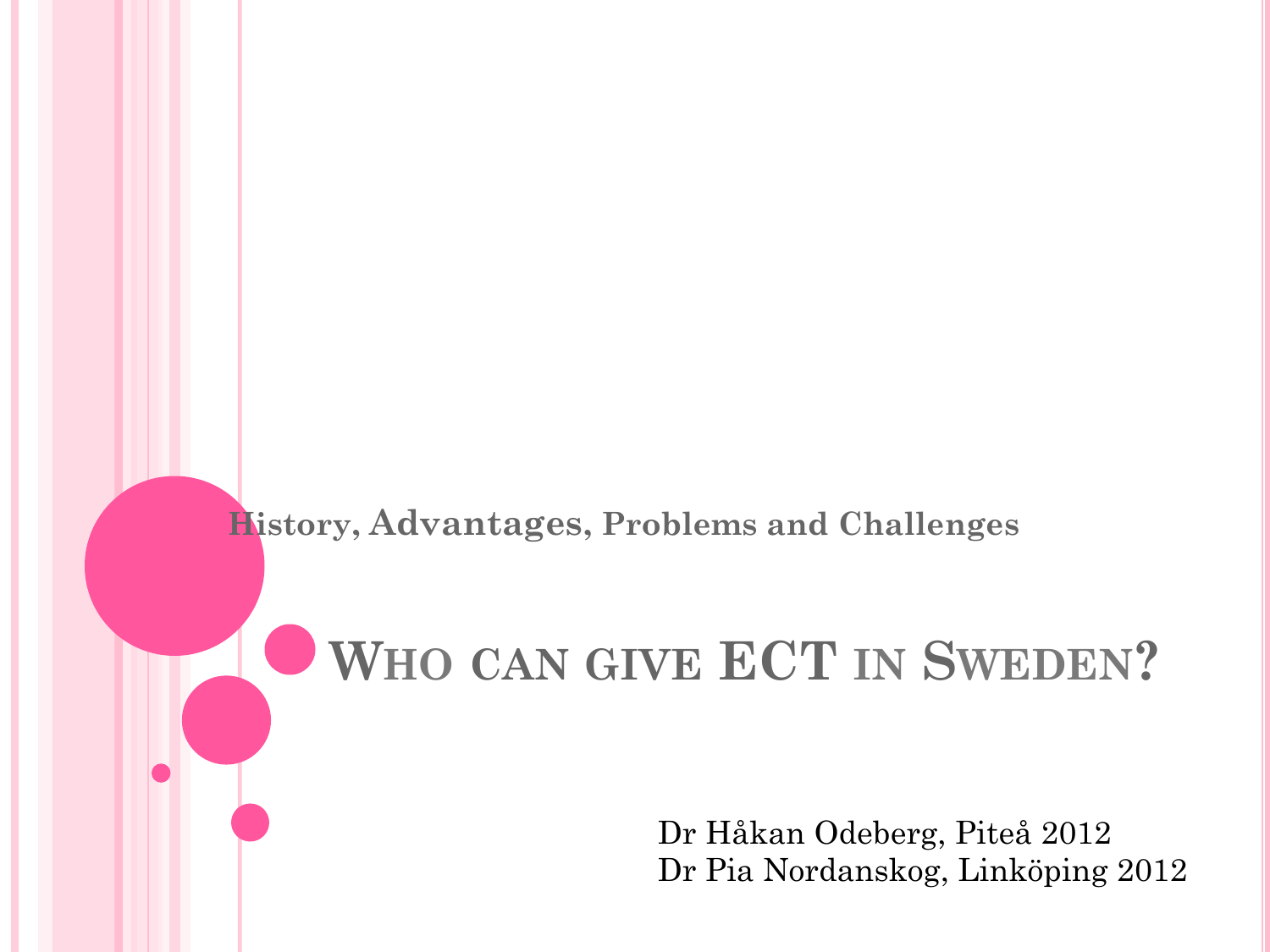# **TRADITIONALLY ECT IS GIVEN BY PSYCHIATRISTS**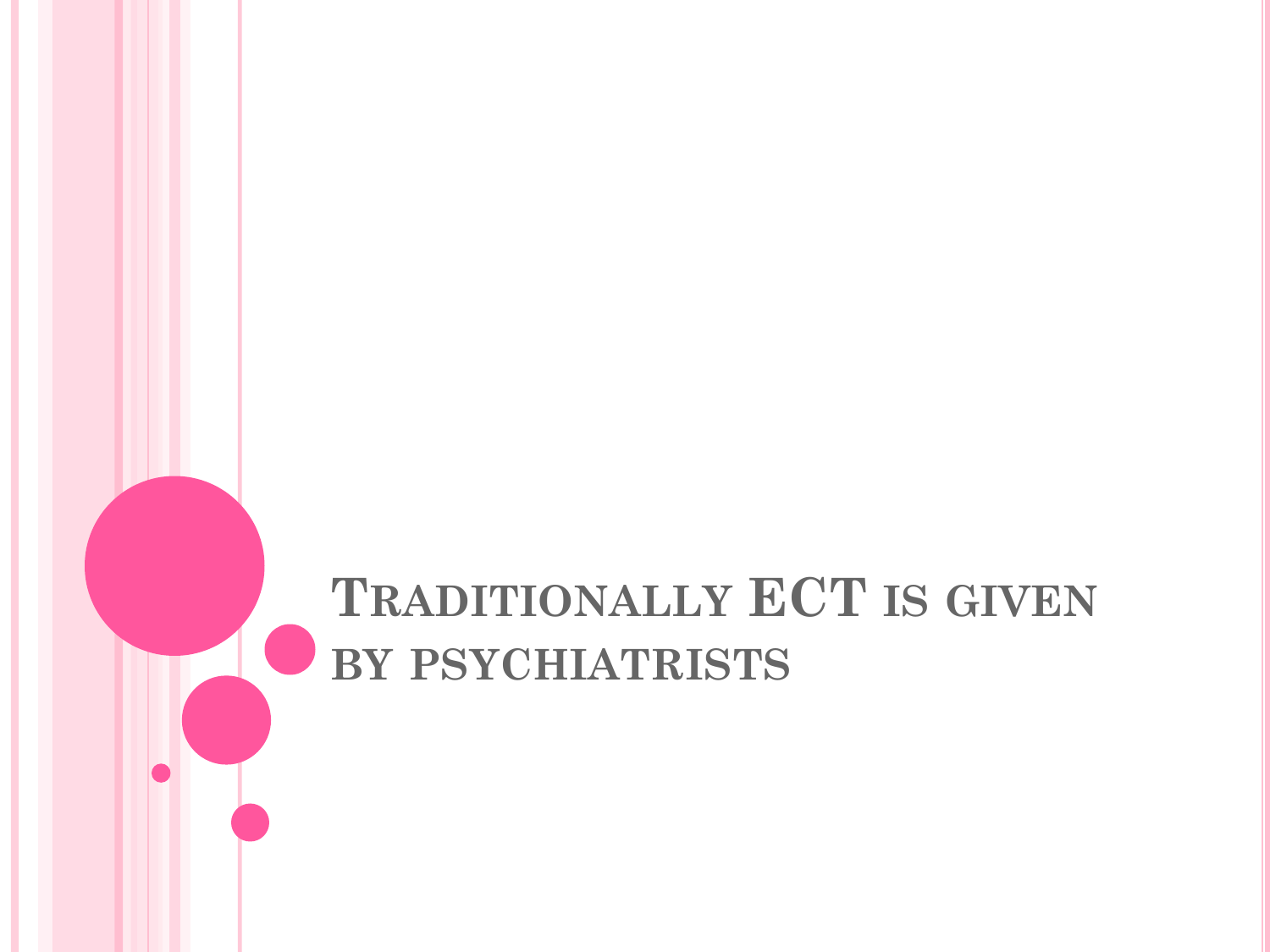# BACKGROUND AND DEVELOPMENT

- ECT-units often had an experienced nurse who taught young doctors to "push the button".
- Young doctors lacked experience, stayed a short time
- Senior doctors often had other priorities
- In 1990; a model for delegation to non-doctors
- Nurses and assistant nurses
- ECT teams
- **o** Growing number of clinics
- Often 3-4 persons, but sometimes up to 10.
- Attendance of NACT meetings
- Annual courses in Bergshammar (www.bergshammar.se)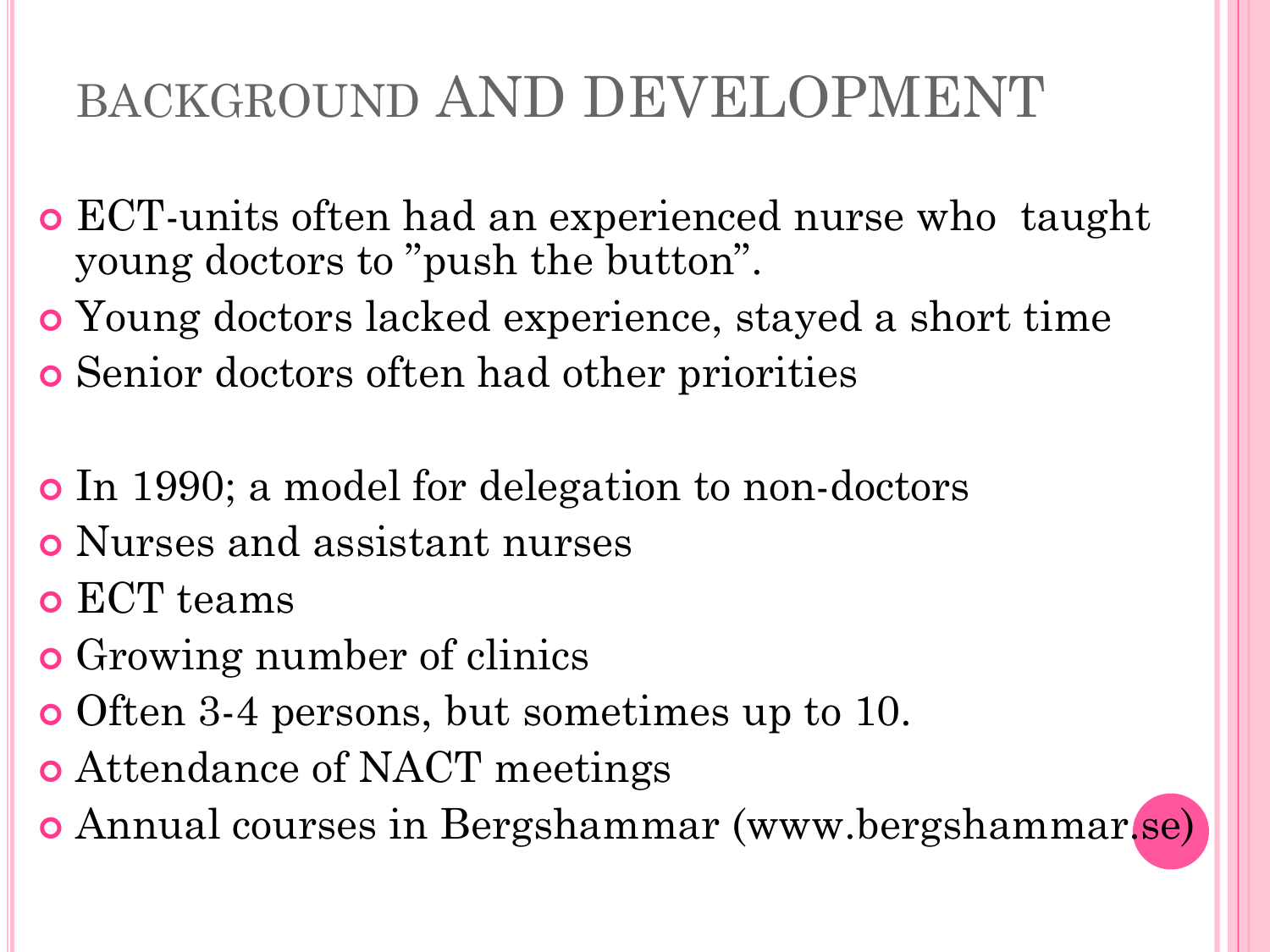### REGULATIONS IN SWEDEN

 A doctor needs to be in the room/nearby during ECT adminstration according to anesthetic procedure

 No regulation in "who should push the button" exits.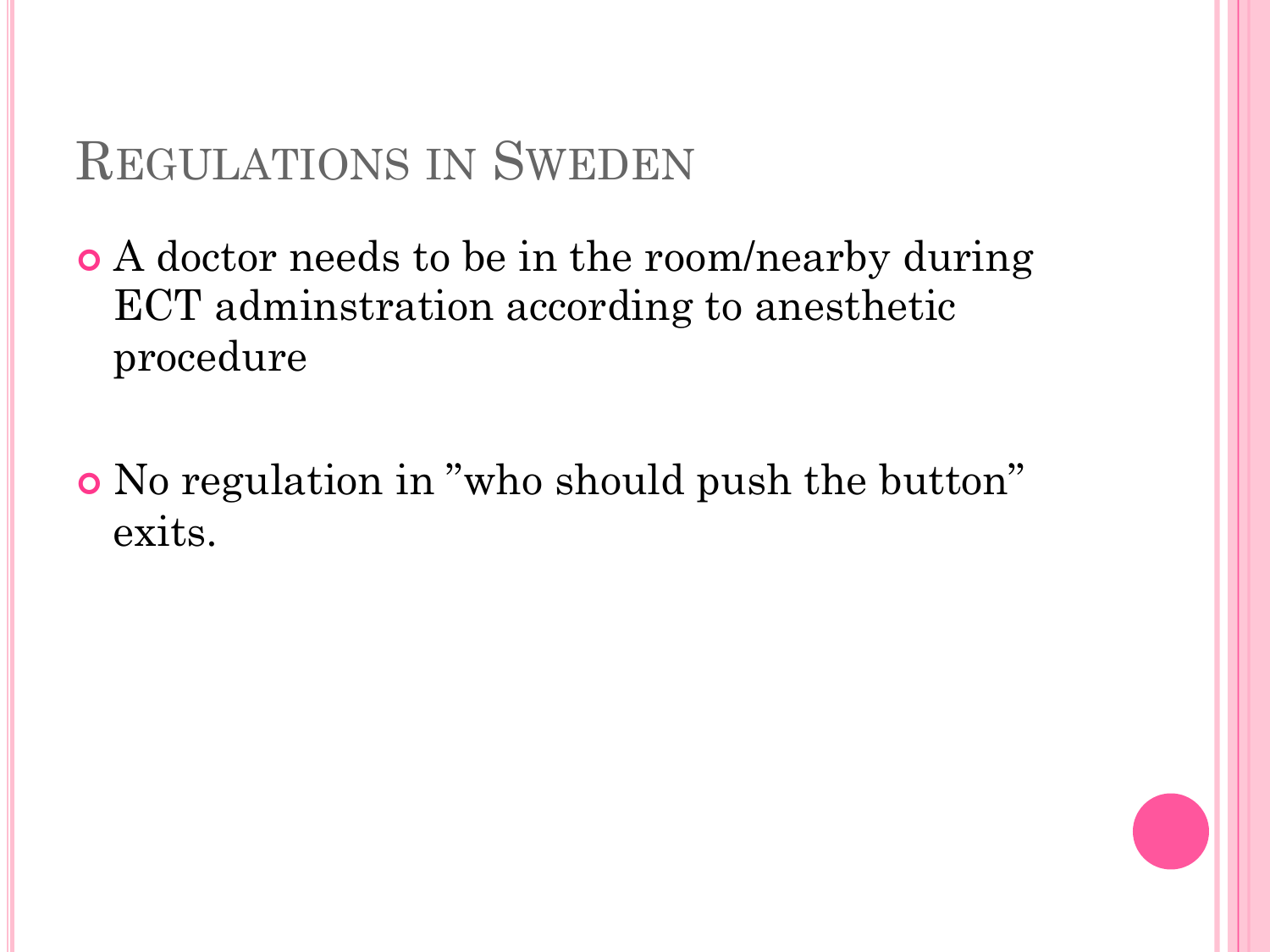#### A MODEL FOR DELEGATION

- Delegation from head of department (chefsöverläkare)
- Stable employment (nurse or assistant nurse)
- Adequate training
	- Sufficient number of guided treatment sessions
	- Theoretical background
- **o** Qualification test
	- Theoretical (written)
	- Practical (observed treatment)
- **o** Time-limited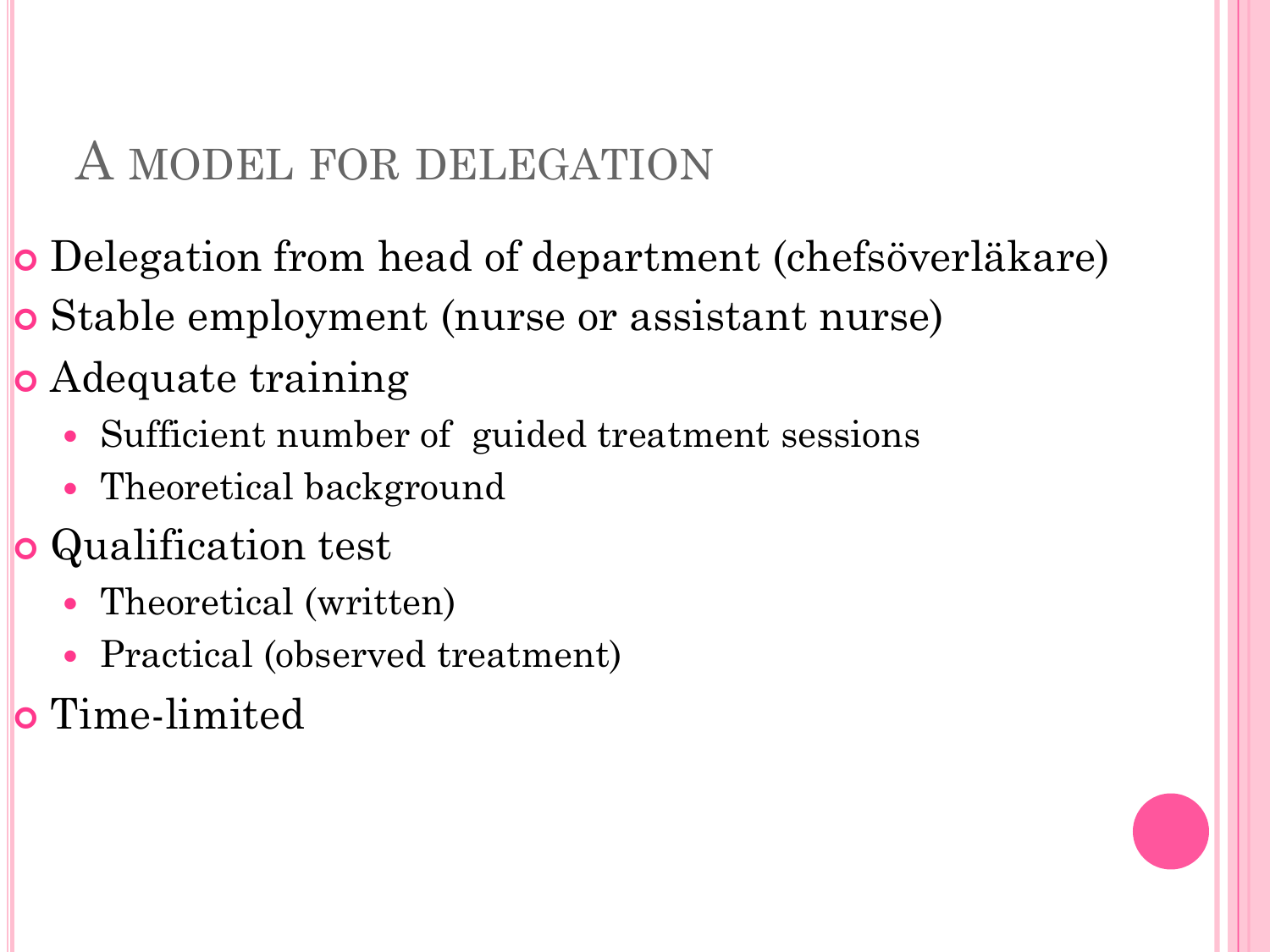#### ADVANTAGES OF DELEGATION

- Stable routines
- Experience
- **o** Continuity
- Nursing care
- Formation of teams o NACT meetings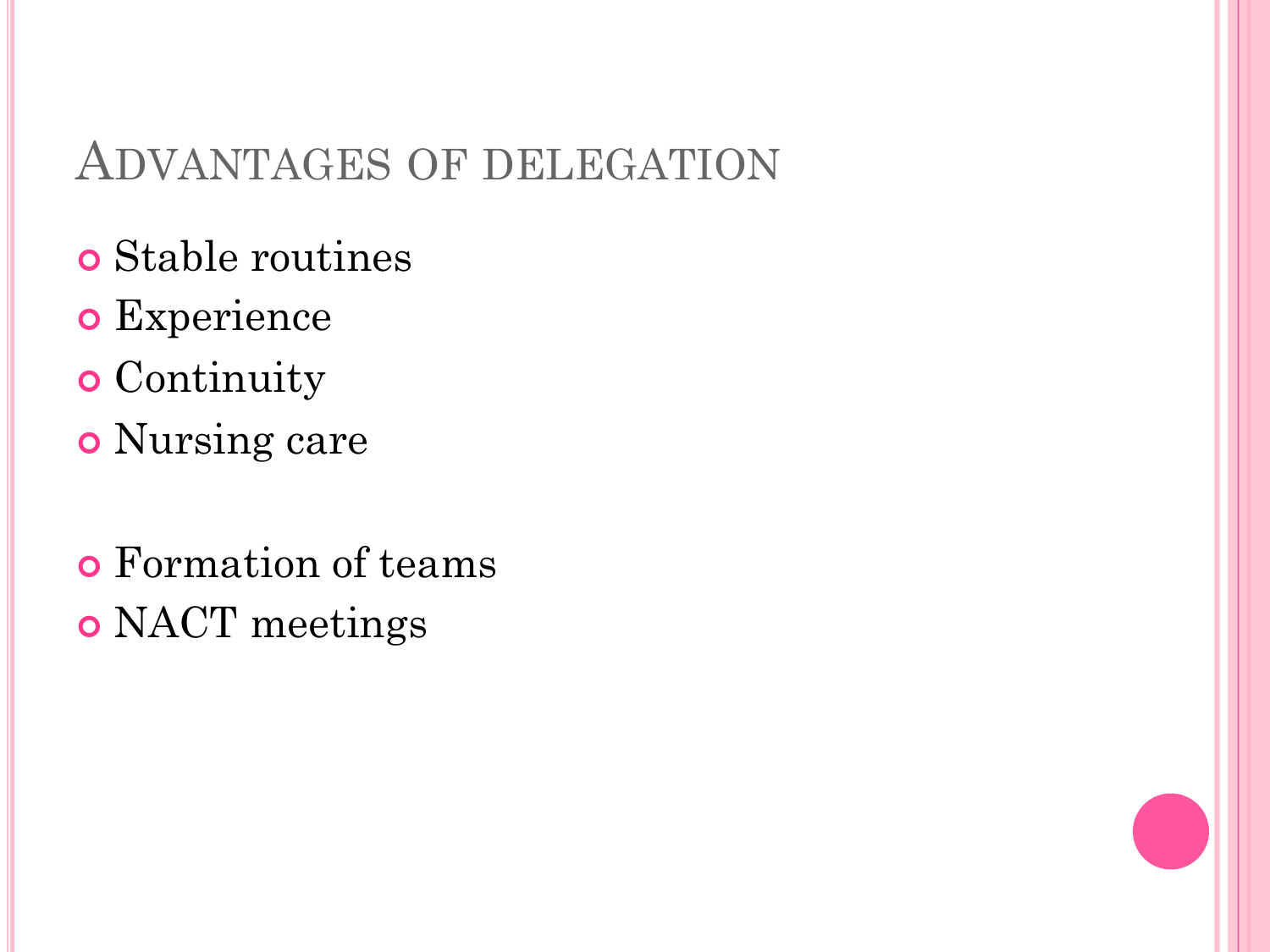#### PROBLEMS WITH DELEGATION

#### **Education for doctors**

- Treatment can be performed safely doctors are not needed in the treatment room
- Without well trained doctors who is responsable for training and guidance?
- Development based on science
- Research
- **Clinical follow-up**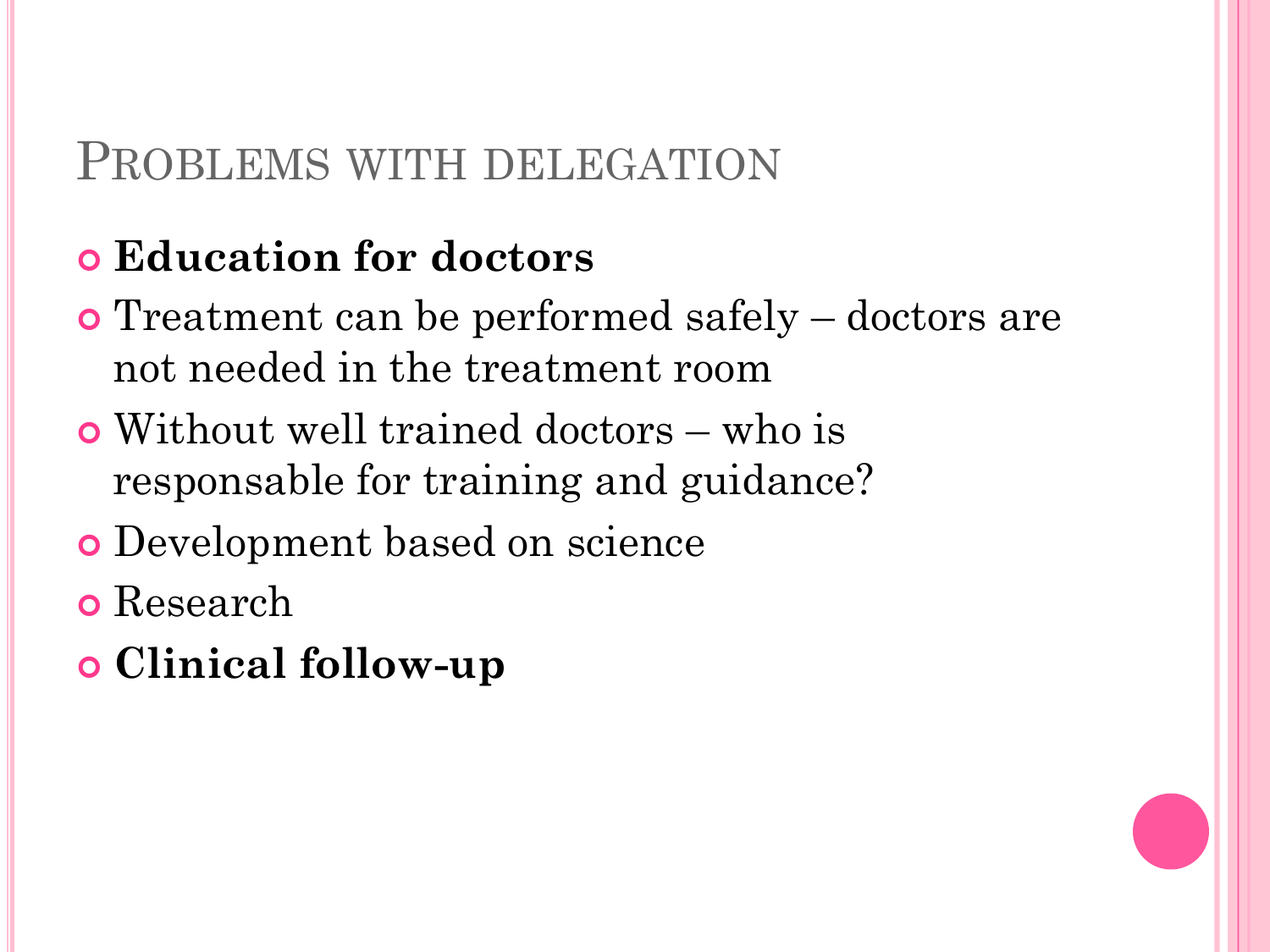### CLINICAL FOLLOW UP

- Doctors prescribe ECT
- Clinical evalutation during treatment is essential for evaluation and descicision on further treatment
- Important information at treatment sessions
	- Patient report
	- Observations
- Concerns and questions; patients and relatives
- Communication with the doctor who prescribes ECT, if not at the unit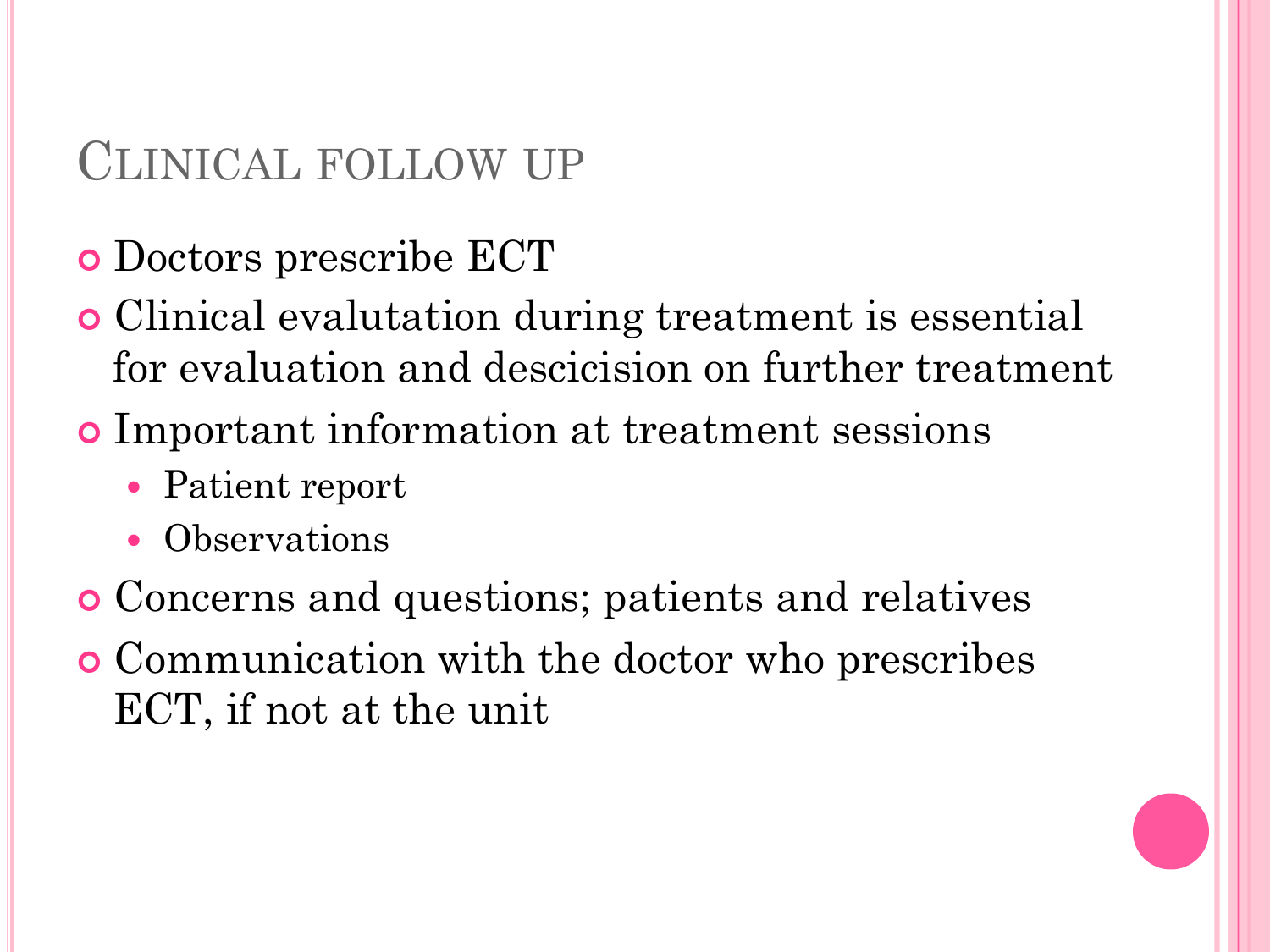#### DIFFERENT MOTIVATIONS FOR DELEGATION

#### More "profit" in doctors seeing out-patients, "anyone can push the button".

- ECT will be prescribed and evaluated by a doctor without knowledge of the art of ECT administration.
- Expert team with continuity and experience, where the doctor do evaluation and prescription of ECT, and also, sometimes, the administration.
	- ECT will be prescribed and evaluated by a doctor with knowledge of the art of ECT administration and possibility of psychopharmacological adjustments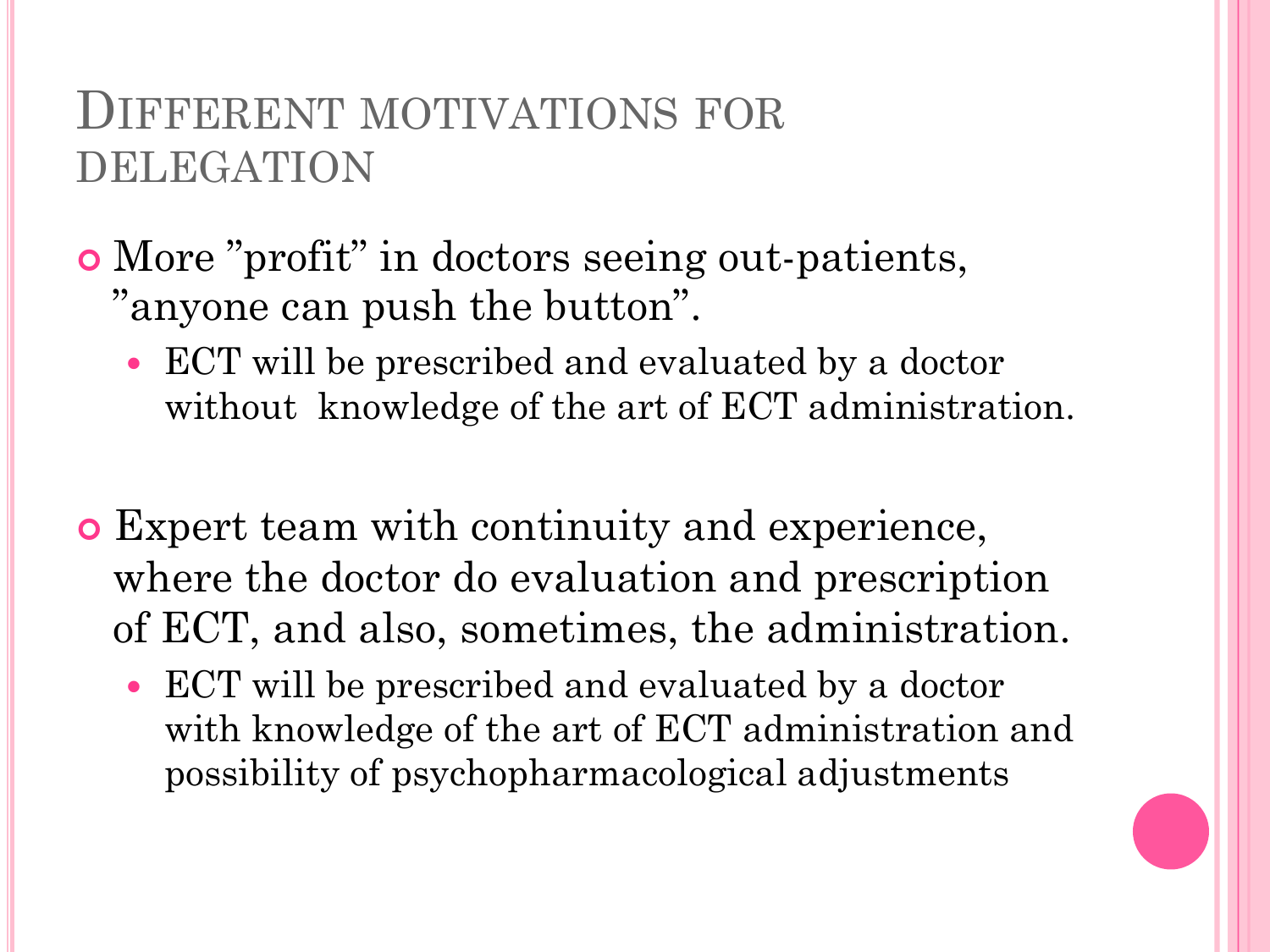# MODEL IN PITEÅ, SWEDEN

ECT performed by a limited number of persons

- 2 senior doctors
- 1 assistant nurse
- 1-2 doctors training in psychiatry (ST-läkare)
- Participation of doctors essential

Nurses perform follow-up interview for out-patients

- Observations, patient report and function related to
	- Antidepressant effect
	- Side-effects
- Concerns from patients and relatives
- Treatment planning
- Senior ECT doctor in clinical follow-up
- **o** Weekly review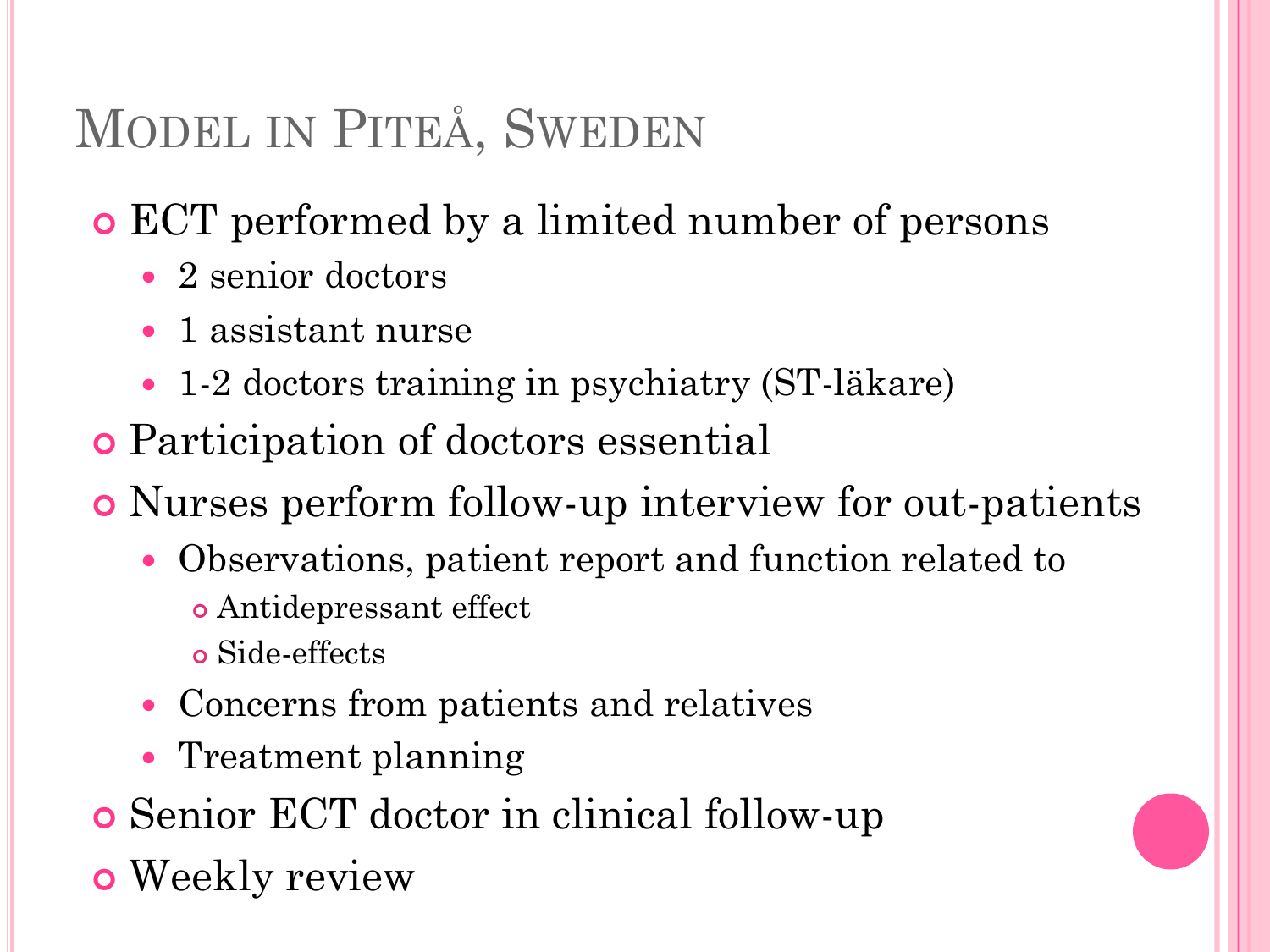# CONCLUSIONS AFTER 20 YEARS WITH DELEGATION OF ECT IN SWEDEN

- ECT can be safely and excellent administered by nurses and assistant nurses.
- Delegation of ECT have diminished the presence of psychiatrist in the ECT suite, and the knowledge of the art of administration, prescription and evaluation of ECT in the general psychiatrist population have been reduced .